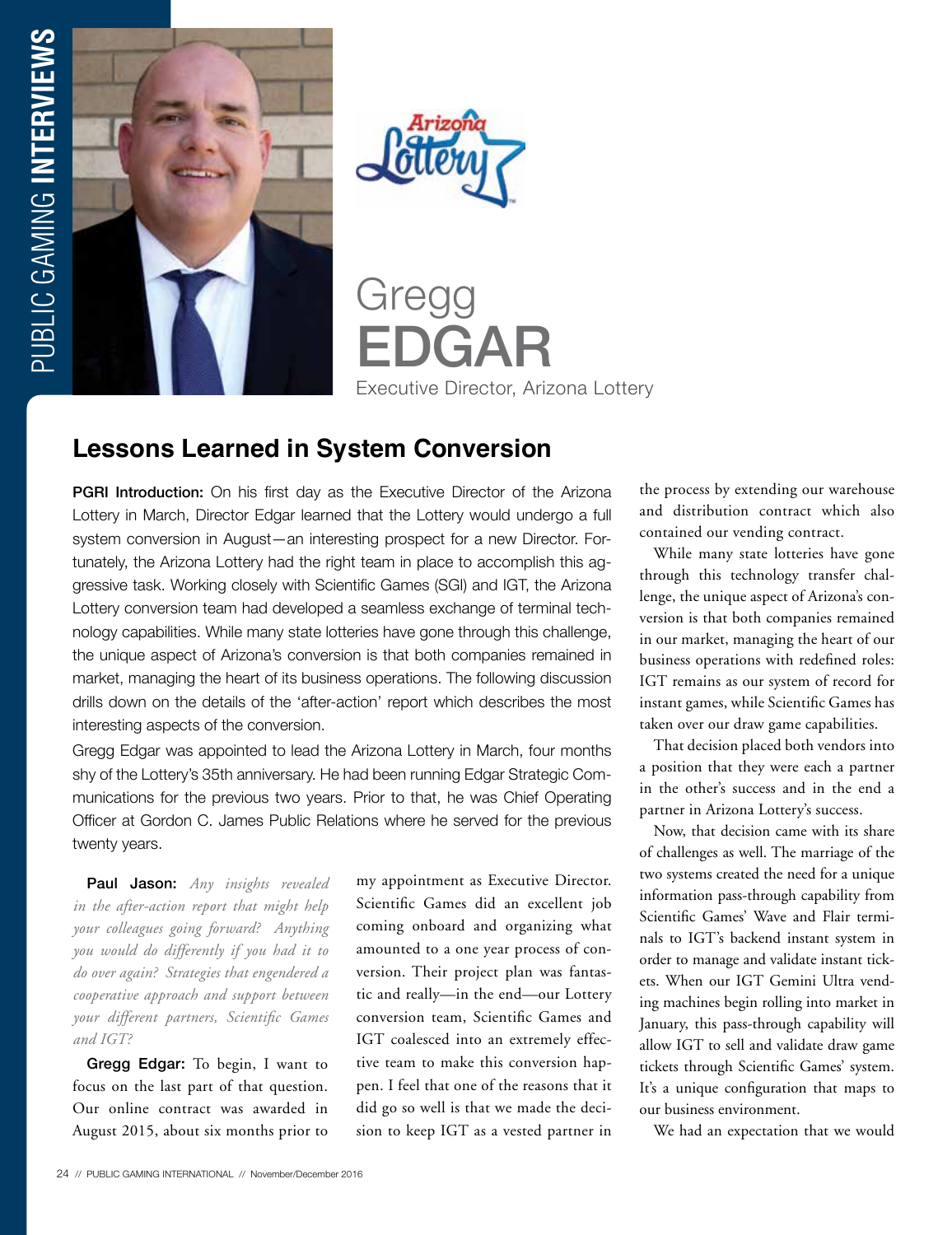have some issues post conversion, but they have been far fewer than we ever expected. The majority of those issues have been driven by the unique nature of this passthrough system. All three entities have worked brilliantly together to respond and resolve the issues quickly.

As we are developing our post-conversion report that we will be sharing with the industry, one of the points that will be discussed is the need for better planning from our team prior to even entering the RFP phase. The structure of our existing contracts with IGT should have been addressed ahead of time, so that as we went through the process we could better handle decision points in a timely manner. The delay in making a decision on vending machines placed Arizona Lottery in a situation where neither vendor could deliver upgraded vending machines prior to the December/January timeframe, which is about four to five months after conversion. That delay caused us to lose draw functionality from the vending machines for that four to five month window. Had our team better understood the impact of our existing contracts prior to entering the RFP process, we could have built a better plan from the beginning to mitigate that loss.

Lesson learned for us, when entering into these processes make sure you have a full understanding of the scope you need to address.

But overall our migration to the new retailer terminals was a huge success. Since our August 28 go live on Scientific Games' draw game system, our draw game functionality has delivered extremely well with customers and retail partners enjoying the benefits of the new technology. The overall speed of service and ease of use for draw games has improved tremendously.

Since the beginning of the fiscal year, our draw game sales have increased more than 38 percent. I am proud of this sales performance and it sets the course for Arizona Lottery growing net revenues for our important beneficiary programs.

*How have your Phoenix Sky Harbor airport stores worked out?*

G. Edgar: We are so excited about our third Arizona Lottery location that opened in late August at Phoenix Sky Harbor International airport. The space is in a high foot-traffic area, and puts lottery in a position to reach new customers, like potential players from out of state. We also see this location as a new opportunity to convert light players or non-players to begin playing lottery games while they wait for their luggage in the Terminal 4 Baggage Claim.

This brand new location is completely operated by the Arizona Lottery. It's a 500 square-foot site that offers all products that the Arizona Lottery currently has in market. There is seating in the play area, and also a vending machine for players looking to make quick purchases. A full customer service team staffs this location and is available to assist players. We're positive the presence of Lottery in the airport will help increase our transfers to important programs and services in Arizona.

This new business venture is not only a great way to expand our presence in Arizona and increase the amount of dollars we give back, but it is cultivating a significant and positive relationship for our state. This partnership with the City of Phoenix and Sky Harbor International Airport has already grown so much, and we are excited to see how it develops in the future.

*Self-serve is a major trend. Consumers and Retailers both like it. Typically, though, Lottery is of mixed feelings because vending machines do not have the personal clerk-assisted component that some feel is critical to the effective selling of the lottery games. What are your thoughts on this trade-off?*

G. Edgar: Arizona Lottery has embraced the use of vending machines as a tool to reach players that prefer that ability to interact with our products. It has also provided a good tool that doesn't increase labor cost for our retail partners. Arizona Lottery is expanding our use of the vending machines because we believe it is part of a good mix of customer tools to reach our players and service our retail partners. Our sales through vending back that decision.

The key is a balanced approach. We have almost 3,000 retail partners. When we complete the vending conversion we will have 1,000 vending machines in market, so about 1/3 of our partners will have vending capabilities.

Over the course of the next year we will be looking at opportunities to expand our use of vending to develop new retail relationships into locations that are not able to support the traditional customer service sales model.

While we are believers in developing exceptional customer relationships, we see vending as tool to achieve that objective.

*The partnership with the Arizona Cardinals drives ticket sales. I would think that, additionally, the brand-building component for Lottery's affiliation with this most popular sport franchise is priceless for its impact on product awareness and image of the Lottery as young, energetic, modern, connected to the cultural zeitgeist of the community, etc. Are there things you do to leverage that for additional brand-building value?*

G. Edgar: The Arizona Lottery has a long-standing partnership with the Arizona Cardinals. For nearly 15 years, we have activated event-driven sponsorships and promotions in partnership with the team, focusing mostly in-arena. The Arizona Cardinals Scratchers ticket is a great way for both of our brands to reach new fans and players alike outside of game day.

Arizona was in a unique situation and the timing of this Scratchers ticket worked out perfectly. The Arizona Cardinals played an incredible season last year, and with the excitement of Cardinals football saturating our state, it seemed logical that a new Cardinals product Arizonans had never seen before would be successful. Additionally, the Arizona Cardinals were featured in an ironically titled Amazon series, "All or Nothing." The buzz surrounding this docu-series also helped our promotion efforts for the Scratchers.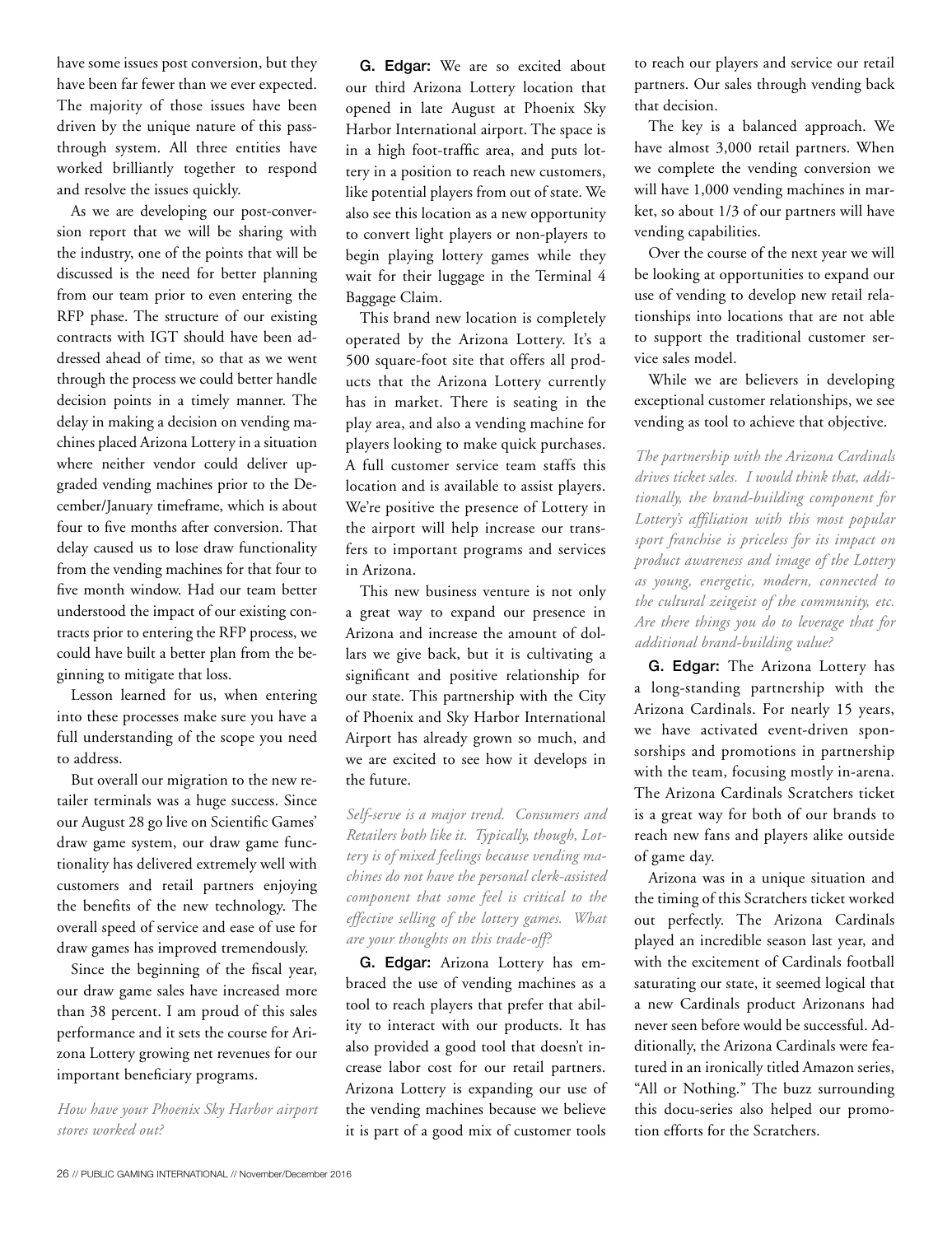We hosted an official ticket launch event at our Phoenix location featuring Big Red, cheerleaders and former Cardinals to greet our players. Our partnership with the Arizona Cardinals allows us to be onsite at every home game during the regular season. We developed a branded instant game with the Cardinals that features a robust second chance prize program. Because of our presence at the games, lottery has elevated the visibility of this product in the market and widened appeal to our light and medium players. Since launch in early September, we have gathered more than 8,200 sign-ups to our second chance database. In mid-December, our grand prize winners will be publically recognized during pregame at the last Arizona Cardinals home game of the season.

We are also leveraging the Arizona Cardinals' digital presence. They have been promoting the ticket through multiple channels of their own—including email and social media. We have been working with their marketing staff as we move through the season to best reach their fans, as they pull the second largest volume player base of any professional sports franchise in Arizona and index at 149 for past 30-day Arizona Lottery players.\* \*Scarborough, 2015.

*Unlike other games-of-chance sectors, Lottery gives back so much to the community, to good causes. How can we leverage that better? How can we engender more passionate and genuine appreciation on the part of the players, and the consumers in general?*

G. Edgar: When I was interviewing for this position, I was astonished at the amount of good the lottery does for our great state. Like most people in Arizona, I believed that Lottery dollars were used to support education, but really knew nothing about the impact that the organization had in our community. Coming from a background in communications, my immediate sense was that this was a glaring opportunity.

When I accepted the position, I was eager to get the word out about how the Arizona Lottery gives back. As our team began to develop a strategy to achieve that goal, we found that there had been initiatives in the past using paid media, but that they didn't hit the mark with the public.

Part of the challenge we face is that Arizona Lottery has 18 separate beneficiaries that we serve. So we can't brand ourselves as an education lottery or a health and welfare lottery. We serve programs as diverse as wildlife conservation and court appointed advocates for children in the foster care system.

So we embarked on an effort to better know this important constituency that we served. We initiated meetings to strengthen the relationships with the agencies so that our partnerships go beyond just the dollars we deliver.

Through public relations and earned media efforts, we are getting the word out about each beneficiary that we give back to. In direct collaboration with the beneficiary organizations, we are leveraging our position within the media market to benefit the programs we serve. With so many beneficiaries we have a steady pool of amazing stories that really demonstrate the impact we have in our community.

With these story pitches to media, we focus on the human element and find the person who has been directly impacted by the services of an organization that Lottery dollars go to. For example, we recently spoke to a woman who was formerly a child in the Arizona foster care system. She was fortunate to be a part of the Arizona Supreme Court program, Court Appointed Special Advocates (CASA). Through this program, she was assigned an advocate, which is an everyday person—and volunteer—appointed by a judge to speak up for abused and neglected children in court. However, these advocates become so much more than just a voice in a courtroom; they truly become the only adult figure and rolemodel in these young lives. Hearing about the impact that this advocate had on this woman's life as a child, and leading into her adult life, is simply amazing.

100 percent of CASA's funding comes from the Arizona Lottery. Our funds help CASA recruit, train and maintain professional staff to manage and support more than 1,000 CASA advocates. These funds also support the recruitment and highquality training for those advocates. Telling this story to Arizona is so important for the children in Arizona's foster system.

We understand that when our players think about lottery, they immediately imagine jackpots or the dollars they can win. Player satisfaction is certainly one of the most important missions we serve, but my objective would be to get our players to understand that when they give their dollar to purchase a ticket, they have already won because that dollar is funding so many great programs in our community.

*You are launching the Frogger Scratcher in November and five new Holiday Instants as well. Are Instants a good platform to create new and different, and maybe even a little wacky, campaigns to appeal to new consumer groups?*

G. Edgar: Instant tickets are definitely the way that lotteries can get creative and to your point, appeal to new consumer groups. Frogger will certainly spark nostalgia in people who have a love for the game and the decade it was born in. Holiday tickets stand out with their bright colors and glittering details, and they're also great for gifting to friends and family 21 and older. Our Holiday Family of tickets has been a long standing favorite.

As we look at our instant strategy, our focus is looking for opportunities to be innovative in the products we develop with an objective of finding better ways to connect with our players. As mentioned before, our Arizona Cardinals ticket is a prime example.

We recently closed our spotlight game the \$185 million cash explosion in the \$20 price point. It was a wildly successful game over a two year timeframe. As we developed its follow-up spotlight we wanted to build on its success. So our creative team worked closely with the vendors to create a ticket that incorporated the look and feel of the previous game while giving some new flare and opportunity to the new ticket. The \$200 million Cash Explosion launched on September 6 and it has exceeded what we were doing with its predecessor.